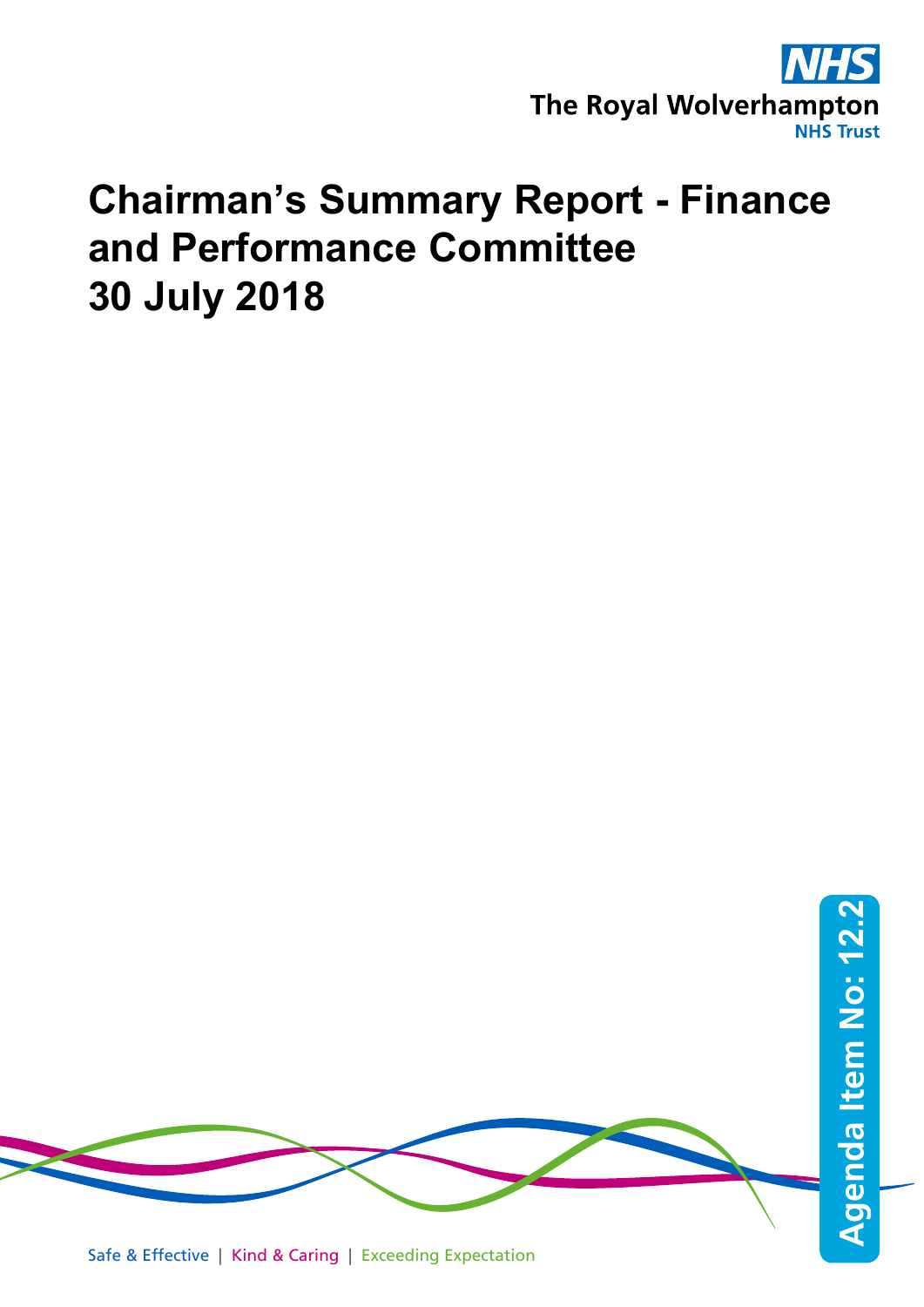## **ASSURANCE/ESCALATION Report of the Finance and Performance Committee**

| <b>PREPARED BY</b>                                             | Chairman of the Finance and Performance Committee                                                                           |   |  |  |  |
|----------------------------------------------------------------|-----------------------------------------------------------------------------------------------------------------------------|---|--|--|--|
| <b>DATE PREPARED</b>                                           | $25th$ July 2018                                                                                                            |   |  |  |  |
| <b>SUBJECT</b>                                                 | Chairman's Summary Report                                                                                                   |   |  |  |  |
| <b>PURPOSE</b>                                                 | To provide assurance to the Board in relation to all delegated responsibilities of the Finance and<br>Performance Committee |   |  |  |  |
| <b>STRATEGIC OBJECTIVE</b>                                     |                                                                                                                             |   |  |  |  |
| <b>OVERVIEW OF</b>                                             | CQC STANDARDS (For Use of Resources)                                                                                        | x |  |  |  |
| <b>ASSURANCE</b>                                               | <b>NHSLA</b>                                                                                                                |   |  |  |  |
| <b>THEMES/INDICATORS</b>                                       | <b>OTHER REGULATORY STANDARDS - Statutory Financial Duties</b>                                                              |   |  |  |  |
| <b>HIGHLIGHTED IN THE</b><br>NATIONAL GUIDANCE/NATIONAL AUDITS |                                                                                                                             |   |  |  |  |
| <b>REPORT</b>                                                  | <b>EXTERNAL REVIEWS</b>                                                                                                     |   |  |  |  |
| <b>INTERNAL REVIEWS</b>                                        |                                                                                                                             | x |  |  |  |
| CLINICAL OUTCOMES                                              |                                                                                                                             |   |  |  |  |
|                                                                | TRENDS/RECURRENT THEMES                                                                                                     |   |  |  |  |
|                                                                | <b>CLINICAL EFFECTIVENESS</b>                                                                                               |   |  |  |  |
|                                                                | <b>BAF/RISK REGISTERS</b><br>x                                                                                              |   |  |  |  |

### **1. Current report - Emerging issues for report (summarise issues or information impacting on the area/compliance/ indicator)**

| <b>Assurance</b>                    | Specific Item/issue                                                                                                                                  | <b>Summary of Assurance (internal or External)</b>                                                                                                                                                     | <b>Outcome</b>                                                                                                                                                                                                                                                                                                            |                                                     |
|-------------------------------------|------------------------------------------------------------------------------------------------------------------------------------------------------|--------------------------------------------------------------------------------------------------------------------------------------------------------------------------------------------------------|---------------------------------------------------------------------------------------------------------------------------------------------------------------------------------------------------------------------------------------------------------------------------------------------------------------------------|-----------------------------------------------------|
| Theme/In                            | <b>Reviewed</b>                                                                                                                                      | Positive                                                                                                                                                                                               | Negative                                                                                                                                                                                                                                                                                                                  | and any on-                                         |
| dicator                             |                                                                                                                                                      |                                                                                                                                                                                                        |                                                                                                                                                                                                                                                                                                                           | going risk                                          |
| Board Assurance Framework           | Cost Improvement<br>Programme (CIP)<br>achievement.<br>In support of SR9 on<br>the BAF (that there is<br>a failure to deliver<br>the recurrent CIP). | The Trust has identified an<br>element of vacancies that can<br>be identified as recurrent CIP<br>Continuing work to develop<br>PID pipeline<br>The Clinical Excellence<br>programme is well supported | At month 3, the Trust is forecasting<br>to deliver £4.899m which is a<br>shortfall of £20.101m against the<br>CIP Target. The Trust's recurrent<br>delivery is £0.194m with<br>YTD.<br>forecast outturn of £2.361m and<br>Trust's non-recurrent<br>the<br>YTD.<br>delivery is £1.291m with forecast<br>outturn of £2.538m | Initial risk is<br>rated red<br>and remains<br>red. |
|                                     |                                                                                                                                                      |                                                                                                                                                                                                        | Given the gap in recurrent CIP<br>delivered compared to target the<br>committee maintained the risk as<br>red.                                                                                                                                                                                                            |                                                     |
| <b>Board Assurance</b><br>Framework | Mid Staffordshire<br>FT transaction.<br>In support of SR9 on<br>the BAF (that the<br>underlying deficit in<br>the medium term is<br>not eliminated). | The Trust has received<br>payment for 2017/18                                                                                                                                                          | An invoice for 2018/19 has been<br>raised and the Trust continues to<br>pursue payment.                                                                                                                                                                                                                                   | Initial in year<br>score<br>amber.                  |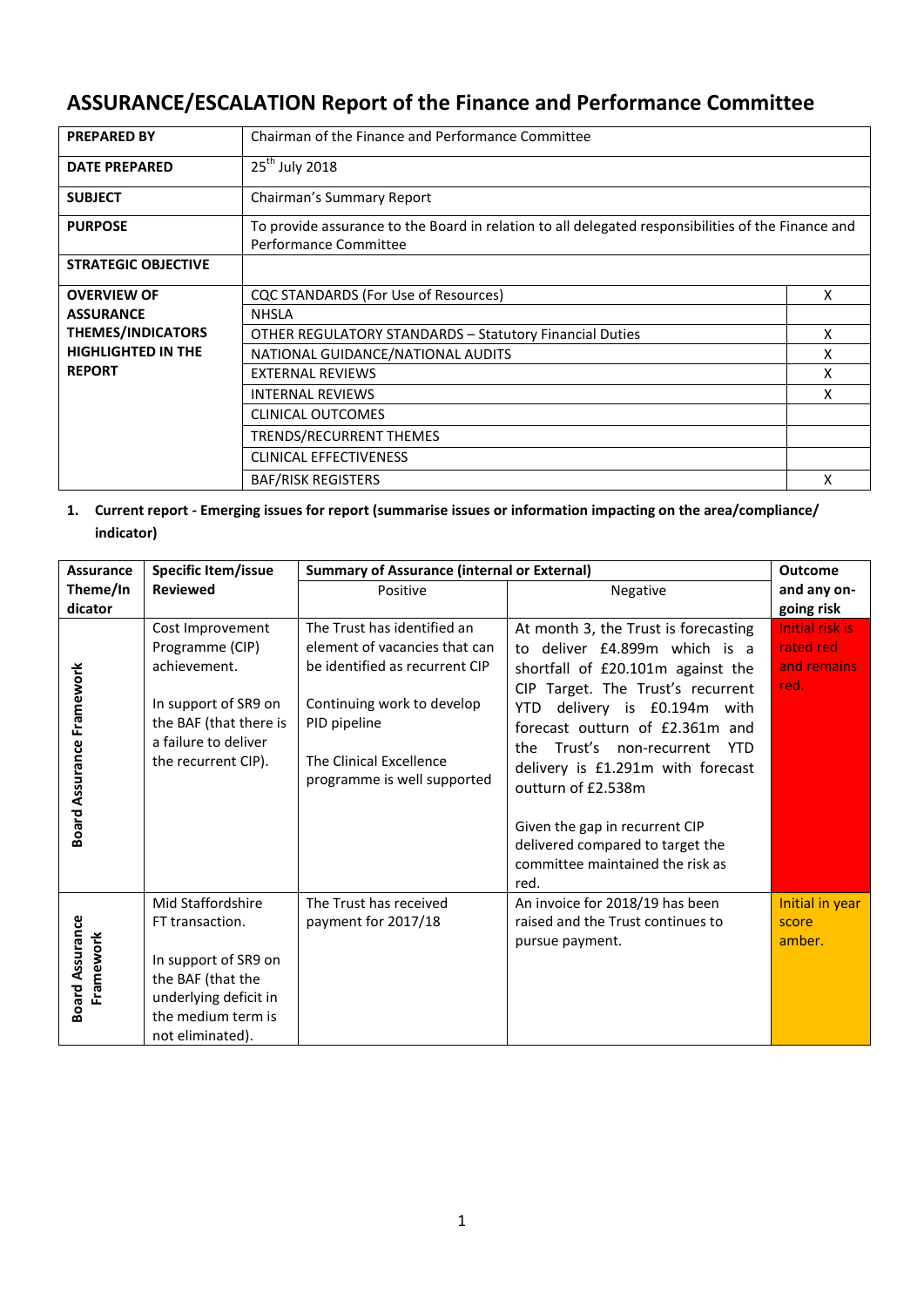|                                     | Loss of Emergency                  |  | The Trust has agreed a                                                   |  | The Trust lost a significant amount of        | <b>Initial risk is</b> |
|-------------------------------------|------------------------------------|--|--------------------------------------------------------------------------|--|-----------------------------------------------|------------------------|
|                                     | Admissions Income.                 |  | risk/gain share agreement                                                |  | income through its revised pathways           | rated amber            |
|                                     |                                    |  | with Staffordshire CCGs                                                  |  | of care that appropriately ensured the        | and remains            |
|                                     | In support of SR9 on               |  | including MRET and is in                                                 |  | Trust did not admit some patients.            | amber.                 |
|                                     | the BAF                            |  | discussions with                                                         |  | The estimated loss of this revised            |                        |
| Framework                           |                                    |  | Wolverhampton CCG to adopt                                               |  | pathway was £4.8M in 2016/17.                 |                        |
| <b>Board Assurance</b>              |                                    |  | this model.                                                              |  |                                               |                        |
|                                     |                                    |  |                                                                          |  | The Trust has now submitted a case            |                        |
|                                     |                                    |  |                                                                          |  | for the Frailty/ambulatory care unit to       |                        |
|                                     |                                    |  |                                                                          |  | be funded.                                    |                        |
|                                     | Provider                           |  | The Trust achieved its                                                   |  | The financial position and increased          | <b>Initial risk is</b> |
|                                     | Sustainability Fund                |  | financial plan for month 3,                                              |  | CIP phasing for the year remains              | rated high             |
|                                     | (PSF).                             |  | excluding PSF.                                                           |  | extremely challenging.                        | red and                |
| <b>Board Assurance</b><br>Framework | In support of SR9 on               |  |                                                                          |  | The Trust did not achieve its ED              | remains high<br>red.   |
|                                     | the BAF.                           |  |                                                                          |  | phasing at M3 and therefore did not           |                        |
|                                     |                                    |  |                                                                          |  | earn the PSF payment for that                 |                        |
|                                     |                                    |  |                                                                          |  | element (30%).                                |                        |
|                                     | Capital Programme.                 |  | The Trust has now received                                               |  | The Trust has constrained capital             | Initial risk is        |
|                                     |                                    |  | confirmation that Stroke and                                             |  | available due to the reduced                  | rated high             |
| <b>Board Assurance</b>              | In support of SR11 on              |  | Pathology are funded in the                                              |  | depreciation resulting from the               | amber and              |
| Framework                           | the BAF.                           |  | next wave of STP capital but                                             |  | <b>Alternative Site Valuation</b>             | altered to             |
|                                     |                                    |  | the Trust has a process to                                               |  | methodology on valuing its assets.            | medium                 |
|                                     |                                    |  | comply with, to access the                                               |  |                                               | amber.                 |
|                                     |                                    |  | funds. All required                                                      |  |                                               |                        |
|                                     |                                    |  | information is being collated.                                           |  |                                               |                        |
|                                     |                                    |  |                                                                          |  |                                               |                        |
|                                     | Material outstanding               |  | The Trust maintains its                                                  |  | This was raised again with NHS                | <b>Initial risk is</b> |
|                                     | Invoice with                       |  | position that it is providing                                            |  | Improvement on 24 <sup>th</sup> October 2017/ | rated amber            |
|                                     | Wolverhampton CCG                  |  | the right care for patients but                                          |  | 14 November/15 December 2017/8 <sup>th</sup>  | and remains            |
|                                     | for £4.8m                          |  | losing material monies as a<br>result and expects the fixed              |  | march 2018.                                   | amber.                 |
|                                     |                                    |  | cost/transitional costs should                                           |  | The Trust has kept the debtor in the          |                        |
| <b>Risk Register</b>                |                                    |  | be recognised.                                                           |  | 2017/18 accounts.                             |                        |
|                                     |                                    |  |                                                                          |  |                                               |                        |
|                                     |                                    |  | The Trust is chasing a date for                                          |  | The Regional Director of Finance              |                        |
|                                     |                                    |  | the resolution of the                                                    |  | (NHSI) confirmed again in March 2018          |                        |
|                                     |                                    |  | arbitration case                                                         |  | that the case would be heard as a             |                        |
|                                     |                                    |  |                                                                          |  | formal arbitration case after the             |                        |
|                                     |                                    |  |                                                                          |  | accounts process.                             |                        |
|                                     | *NEW RISK*                         |  | Central funding has been                                                 |  | Analysis suggests a shortfall in              | Initial risk is        |
| <b>Risk Register</b>                | The cost of the                    |  | identified to fund the Agenda                                            |  | funding of at least £300k on an               | rated as               |
|                                     | Agenda for Change                  |  | for Change pay award.                                                    |  | annual basis and no guarantees for            | Amber.                 |
|                                     | pay award is greater               |  |                                                                          |  | future years yet.                             |                        |
|                                     | than the funding                   |  |                                                                          |  |                                               |                        |
|                                     | available                          |  |                                                                          |  |                                               |                        |
|                                     |                                    |  | Provide Details of further actions for mitigation of above issues/risks: |  |                                               |                        |
|                                     |                                    |  |                                                                          |  |                                               |                        |
|                                     | See updated progress report        |  |                                                                          |  |                                               |                        |
|                                     |                                    |  |                                                                          |  |                                               |                        |
| <b>Additional Items:</b>            |                                    |  |                                                                          |  |                                               |                        |
| Specific item/Issue                 |                                    |  | Lead                                                                     |  | <b>Due Date</b>                               | Status *               |
|                                     |                                    |  |                                                                          |  |                                               |                        |
|                                     | The Committee will examine in more |  |                                                                          |  |                                               |                        |
| detail:                             |                                    |  |                                                                          |  |                                               |                        |

#### **Additional Items:**

| <b>Specific item/Issue</b>                    | Lead | Due Date | Status <sup>*</sup> |
|-----------------------------------------------|------|----------|---------------------|
| The Committee will examine in more<br>detail: |      |          |                     |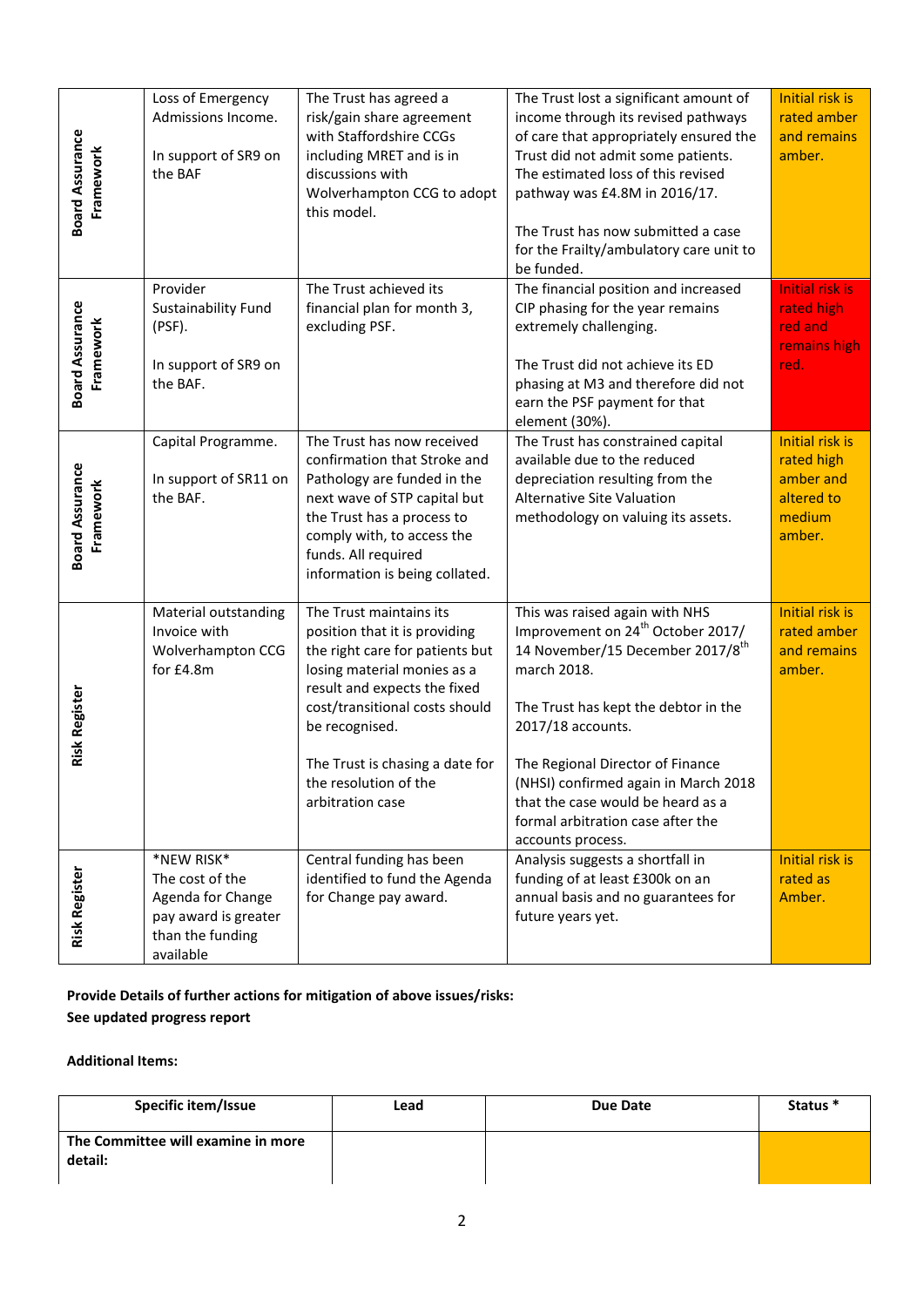| - - Detailed activity/income/capacity<br>plan for 2018/19 | CFO/COO      |             |  |
|-----------------------------------------------------------|--------------|-------------|--|
| - Review of Primary Care Directorate                      | CFO/COO/DCOO | August 2018 |  |
|                                                           |              | August 2018 |  |

#### **Status \***

| Action not yet | <b>Action In Progress</b> | Action in progress | <b>Action Completed</b> |
|----------------|---------------------------|--------------------|-------------------------|
| initiated      | but not on target or      | and on target      |                         |
|                | target has expired        |                    |                         |

#### **2. Summary, conclusion and recommendations from meeting held on 25 th July 2018:**

- a) The Committee **discussed the BAF:**
	- There had been **no significant changes** in month
	- SR8 had been updated. It was also noted that theatre efficiency savings were likely to be contributing to achieving the commissioned activity levels rather counted towards CIP and this would be reflected in a further update
- b) The Committee discussed the **five year backlog maintenance programme** and noted the following:
	- The Risk Adjusted Backlog liability over the next 5 years for all RWT sites is £19.6m approximately representing £113/m2.
	- RWT backlog costs are below the median for Trusts in the Midlands and East.
	- The backlog costs at Cannock had not been fully anticipated at the time of transfer
	- The report will be updated annually

The Committee approved the report.

c) The Committee discussed the **2018/19 AfC staff pay award** and the risk that the award would not be fully funded.

NHSI have allocated the Trust £4.755m which will be paid in tranches over the next 12 months. The finance department has analysed the potential shortfall and concluded the figure will be at least £300k and possibly considerably higher.

The Committee discussed the complexities of the award and the steps being taken to educate and inform staff and managers.

It was not yet clear how the award will be funded in future years. The committee asked for this to be added to the risk register.

The committee also noted that further public sector pay increases have just been announced covering dental and medical staff but no details are yet available or if there will be any central funding (thought unlikely). The committee asked for this to be added to the risk register.

- d) The Committee received **the Financial Recovery Board** report and noted:
	- The 2018/**19 CIP Target is £25.000m**. This is broken down into a £15m recurrent CIP Target and £10m nonrecurrent CIP Target. **At month 2, the Trust is forecasting to deliver £4.899m which is a shortfall of £20.1m** against the CIP Target. The Trust's recurrent YTD delivery is £0.19m with forecast outturn of £2.36m and the Trust's non-recurrent YTD delivery is £1.29m with forecast outturn of £2.54m.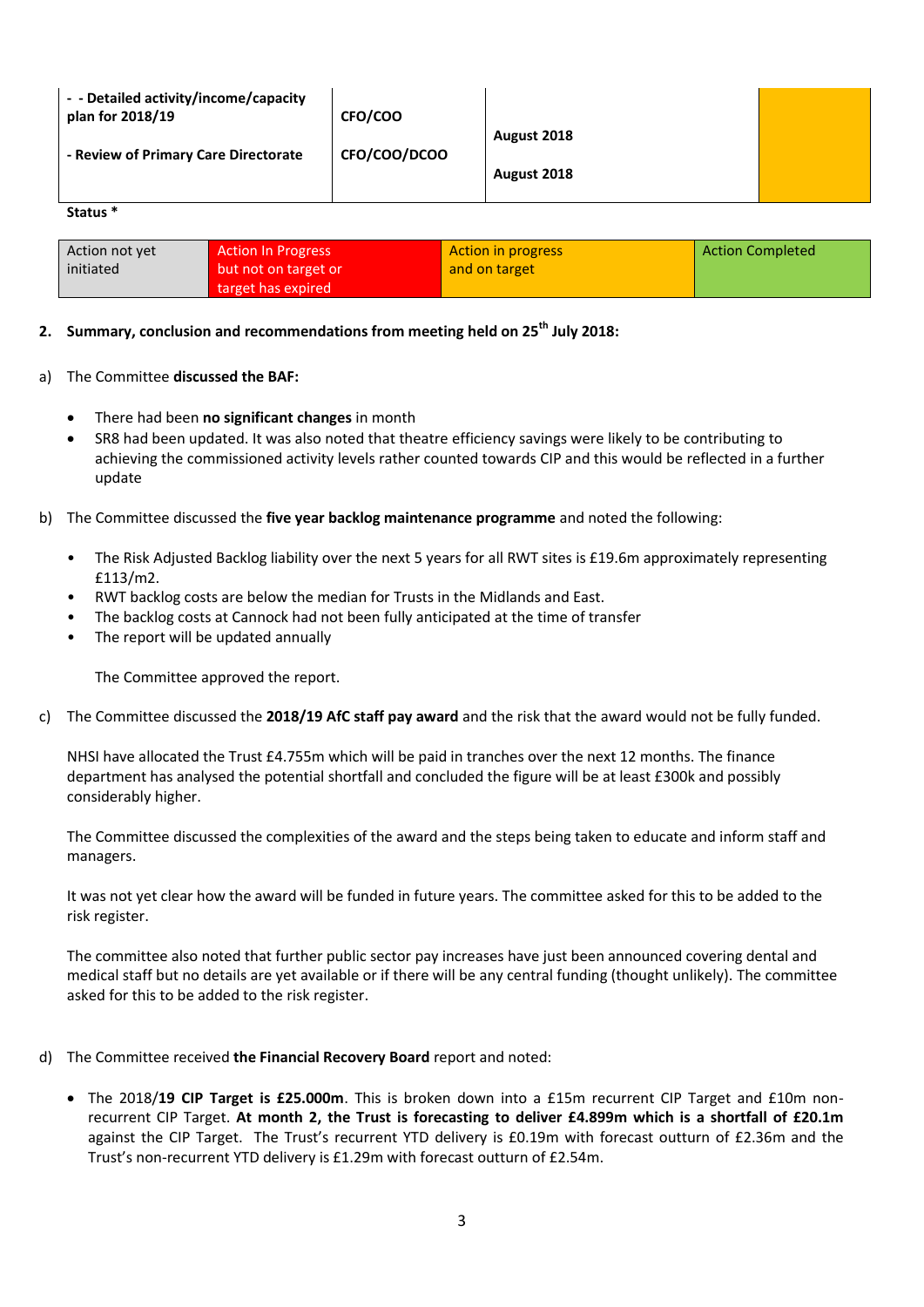- The Trust had visited Musgrove Park to learn how they had approached CIP and service improvement. A report of the findings is being prepared and will come to F&S in August.
- The COO, CFO and DSPP had met to identify further CIP programmes
- The COO and DSPP had agreed a further secondment of an individual to the redesign team to support the programme
- The Committee noted that the feedback to the Trust's annual plan stated that the Trust would be put on enhanced CIP monitoring by NHSI
- e) The Committee scrutinised the **Finance Report and Supplementary Finance Report for Month 3 and highlighted the following issues**:
	- The Trust is behind the year to date financial plan at month three by £444k, which is made up of £514k unachieved PSF (A&E delivery component) and £69k ahead of plan on all other budgets
	- Income shows a favourable variance to plan of £2m year to date, however, there was a £2m benefit due to one off items in June, without these one off benefits patient income would be on plan year to date.
	- Expenditure is adverse to plan by £2m year to date which is predominately due to pay expenditure exceeding the budget.
	- **Financial Risks:** This financial year is expected to be one of the most challenging years that the Trust has experienced and the key risks were:

1) A high activity and income plan, of which, most can be delivered within the existing cost base but some will need investment in capacity (£1-7m).

2) A low contingency compared to previous years.

3) A £25m CIP target and a £9.8m vacancy factor, both of which have only been partially delivered in quarter one.

4) The nationally agreed pay award which, although trailed as fully funded, appears to be a cost pressure which is currently being calculated.

5) Agreeing funding for the AEC/frailty model of care and/ or securing transition funding for the 2017/18 ward closure (£1.1m).

- 6) Confirmation of the £6m funding for MSFT support.
- **Cash:** At the 31st May 2018 the Trust had a cash balance of £9.0m which is £1.4m above the plan.
- The Committee asked for further detail on specialties that were not making a financial contribution to the **Trust**
- f) The Committee received **the Temporary Staffing Expenditure Dashboard** report **and the report on temporary staffing bank usage** and noted:

That bank staff usage started to increase as agency use was reducing. A deep dive exercise had taken place but further work needs to be done to understand the reasons for the increase.

#### g) The Committee discussed the **quarterly cash flow report,** noting that:

The Trust's cash position as at 30th June 2018 is £9.0m; £1.4m above the NHSI Plan of £7.6m. The Committee discussed the unacceptable debtor position for Walsall Trust and the position of the Local Authority.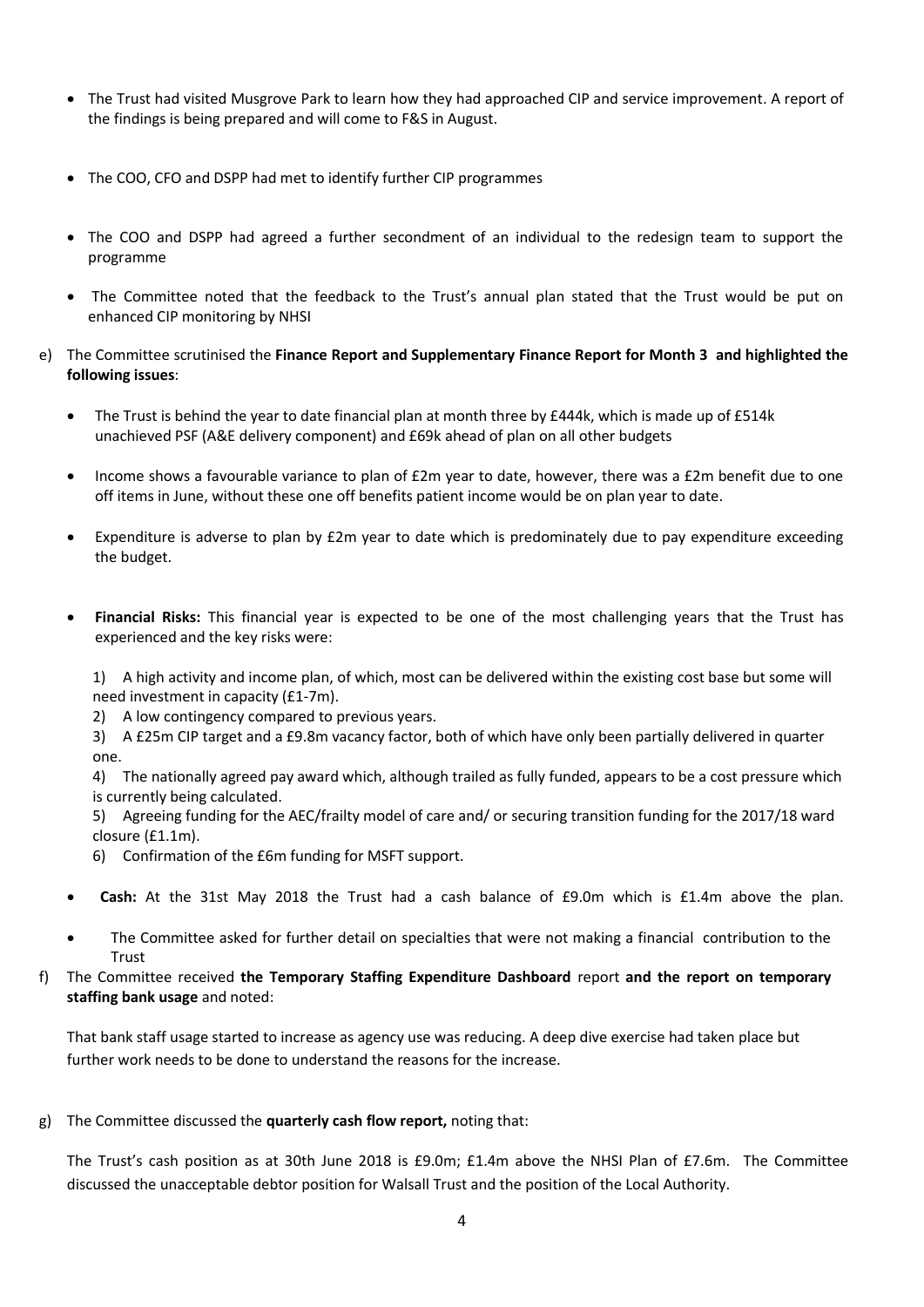An internal cash flow forecast has been produced based on a combination of Income Contracts, NHSi operational plan assumptions, average run rates for income and costs and assumptions around expected future events. The current internal forecast for the year-end cash balance is £4.6m. This is £14.7m lower than the NHSi Plan submitted in June of £19.3m. There are pinch points in January and February 2019 when either revenue or capital payments will need to be slightly delayed to avoid the need to borrow money from the centre. The chair asked for this report to be circulated to all the NEDs

The finance department continues to ensure cash flow forecasting and monitoring are a priority. The internal cash flow forecast does demonstrate that with close cash management the Trust is not expecting to require a cash loan in this financial year. However, the position was very tight heading into 2019

- h) The Committee received an update on the **Performance Element of the IQP Report (National & Contractual Standards)** with the following issues**:**
	- Cancelled **operations targets were met**.
	- **RTT performance saw further improvement during June**. 18 weeks incomplete target improved slightly to 90.7% against a target of 92%.The diagnostics position had improved.
	- Urgent Care **Urgent care performance improved in June 2018**. Performance deteriorated in June, giving an overall combined figure of 92.13% in quarter 1 against a target of 95%. G Nuttall informed the Committee that the Trust were in the top quartile nationally.

Ambulance Handover – The fine for Ambulances during June was £21,000. There were no patients who breached the 12 hour decision to admit target during June 2018. There was a 3% increase of ambulance conveyances in June and a 7% increase in July. The average A&E attendance July 2017 was 377 and is now 399.

Cancer Waiting Times – Performance remains challenging. Of note are the following:

**2 Week Wait:** the breaches in month were as follows; 9.3% internal issues (capacity) and 30.7% were patient choice

**2WW Breast Symptomatic:** the breaches in month were as follows; 62.1% were due to capacity issues and 37.9% were patient choice

**31 Day to Treatment:** 17 patient breaches in month.

**31 Day Sub Surgery:** 5 patient breaches in month.

**62 Day to Treatment:** 51 patient breaches in month.

**62 Day Screening:** 3 patient breaches in month.

**Patients over 104 days** - Following May 2018 month end final upload 14 patients were treated at 104+ days on a cancer pathway during the month, all of these patients had a harm review and no harm was identified.

A discussion also took place regarding the 62 day wait target. G Nuttall informed the Committee that referrals had increased by 5 – 30%. The total number of 62 day wait patients in June was 127 and is 105 in July.

The Committee also discussed the breast symptomatic waiting times, noting that the target was just being met, and the support available for patients who were waiting for treatment.

- Sickness Sickness absence continues with a downward trend.
- Mandatory Training Concerns regarding the amount of mandatory training that was overdue were expressed. It was acknowledged that the training target was set locally by the Trust and will be reviewed. Appraisal and mandatory training completion will be required for pay progression under the new pay system.
- i) The Committee discussed the Cancer Action Plan and IST report, noting the following: